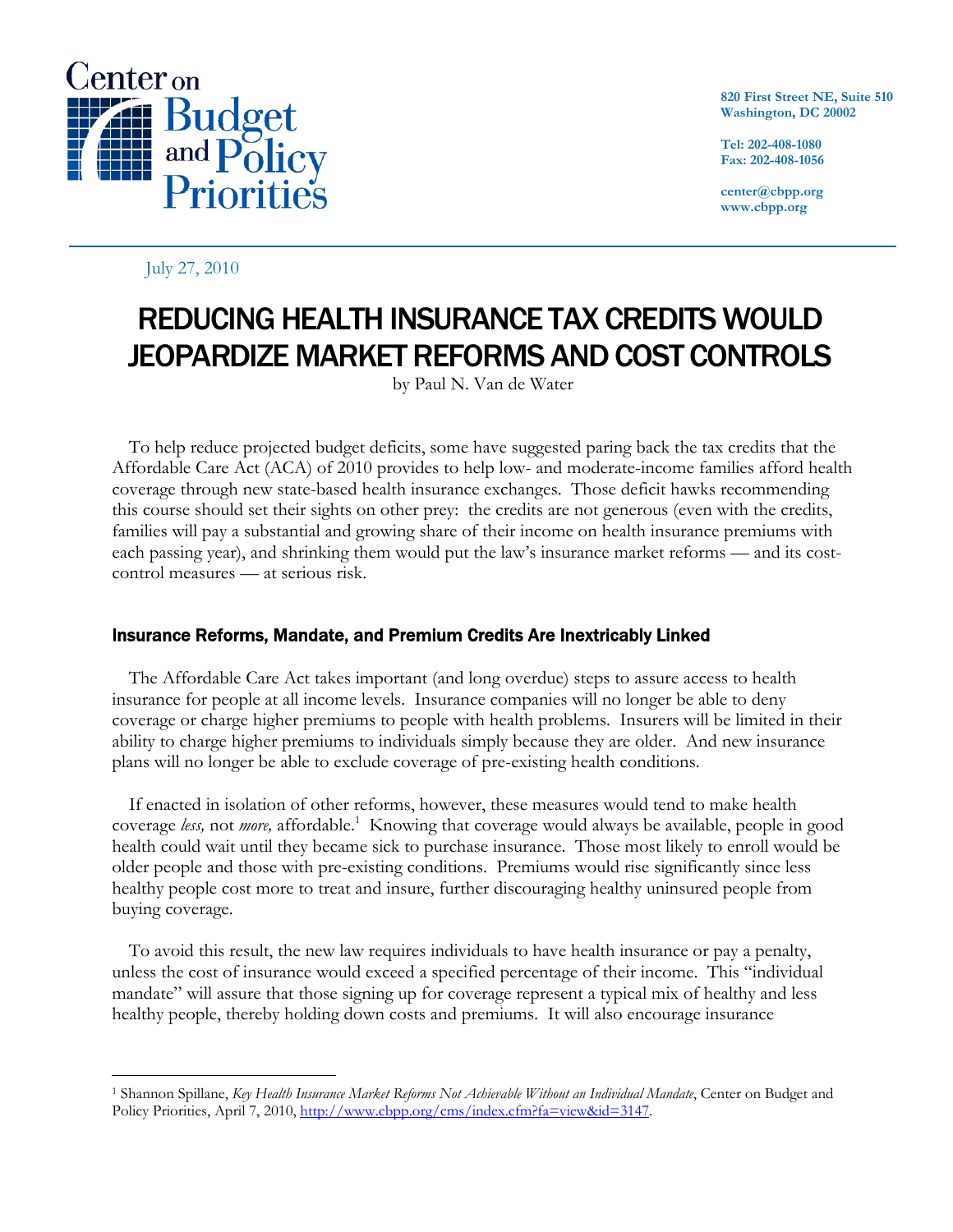companies to focus on reducing costs and improving quality, rather than devoting resources to efforts to enroll the healthiest and most profitable enrollees and avoid sicker ones.

 An individual mandate, in turn, will not work unless coverage is affordable to families with low and moderate incomes. The Affordable Care Act therefore provides premium credits for people of modest means to help them purchase insurance through the new health insurance exchanges, as well as subsidies that effectively reduce their deductibles and co-payments.<sup>2</sup> Without these subsidies, the individual mandate would place an extreme financial burden on millions of low- and moderate-income people, who would be forced to choose between buying health insurance and other necessities. Thus, the individual mandate and adequate health insurance credits are both essential to the success of the heath insurance market reforms.

#### The Premium Credits Are Already Very Modest

 Under the Affordable Care Act, individuals and families with incomes above 133 percent of the poverty line (the new eligibility limit for Medicaid) and below 400 percent of the poverty line will receive premium credits to help them purchase health insurance.<sup>3</sup> The credits, which will begin in 2014, are designed to insure that families will not have to pay more than a certain portion of their income to purchase coverage in the exchanges. Those with incomes at 133 percent of poverty (about \$29,500 for a family of four) will pay no more than 3 percent of their income for insurance in 2014, and families with incomes at 400 percent of poverty (\$88,200 for a family of four) will pay no more than 9.5 percent of income. The required premium contribution for families with incomes between these amounts will be computed on a sliding scale. In addition, individuals and families with incomes below 400 percent of poverty will face lower cost sharing.

 From 2015 through 2018, the premium credits will increase annually at the same rate as average premiums in the exchanges, so that families at each income level (computed as a percentage of the poverty level) will pay the same *share of their insurance premium* as a comparable family paid in 2014.<sup>4</sup> But since health insurance premiums are projected to grow more rapidly than incomes, *low- and moderateincome families will thus be required to spend an increasing share of their income on health insurance each year.* 

 After 2018, the premium credits will only increase at the same rate as consumer prices, which are projected to grow less rapidly than premiums. From that point on, families at each income level will pay a growing share of their insurance premium each year — and *an even more rapidly increasing share of their income* on health insurance.

 Moreover, even in 2014 — before these families' out-of-pocket premium costs start rising as a share of their income — the amounts that these low-income families would have to pay themselves are substantial. Consider a family of four with income just above 250 percent of poverty (currently around \$55,000): in 2014 the required premium contribution will be 8.1 percent of income, or about \$4,500 at today's income levels, for a policy that would carry a quite high deductible and require

-

<sup>2</sup> January Angeles, *Making Health Care More Affordable: The New Premium and Cost-Sharing Credits*, Center on Budget and Policy Priorities, May 19, 2010, http://www.cbpp.org/cms/index.cfm?fa=view&id=3190.

<sup>3</sup> Section 36B(b)(3)(A)(i) of the Internal Revenue Code, as added by section 1401 of the Affordable Care Act.

<sup>4</sup> Section 36B(b)(3)(A)(ii) of the Internal Revenue Code, as added by section 1401 of the Affordable Care Act.